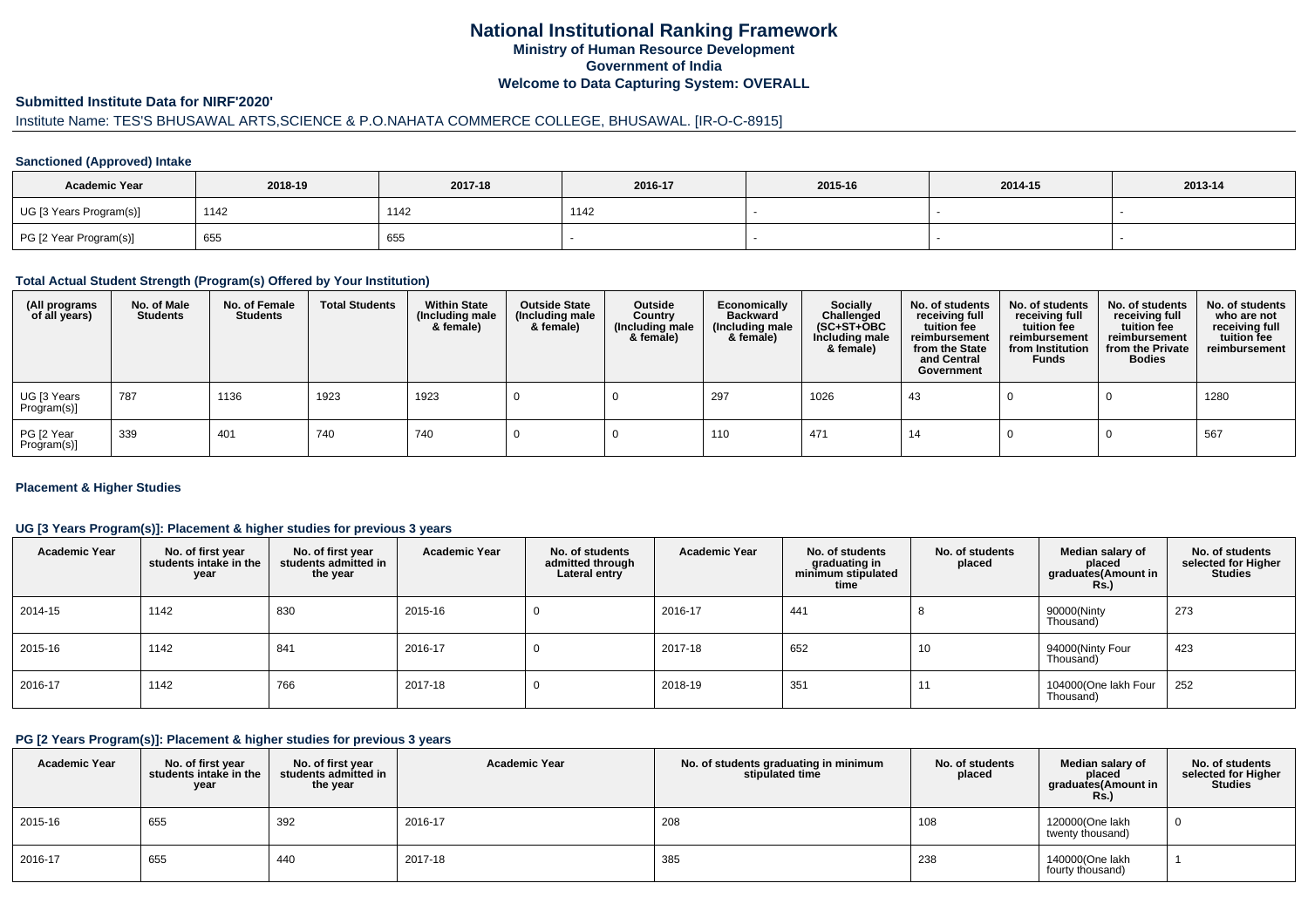| 2017-18 | 655 |  | 2018-19 | 202 |  | : іакі<br>enty five thousanc/ |  |
|---------|-----|--|---------|-----|--|-------------------------------|--|
|---------|-----|--|---------|-----|--|-------------------------------|--|

## **Ph.D Student Details**

| Ph.D (Student pursuing doctoral program till 2017-18; Students admitted in the academic year 2018-19 should not be entered here.) |         |                                                            |                |  |  |  |
|-----------------------------------------------------------------------------------------------------------------------------------|---------|------------------------------------------------------------|----------------|--|--|--|
| <b>Total Students</b>                                                                                                             |         |                                                            |                |  |  |  |
| Full Time                                                                                                                         |         | 18                                                         |                |  |  |  |
| Part Time                                                                                                                         |         |                                                            |                |  |  |  |
|                                                                                                                                   |         | No. of Ph.D students graduated (including Integrated Ph.D) |                |  |  |  |
|                                                                                                                                   | 2018-19 | 2017-18                                                    | 2016-17        |  |  |  |
| Full Time                                                                                                                         | 18      | 16                                                         | $\overline{1}$ |  |  |  |
| Part Time                                                                                                                         |         |                                                            |                |  |  |  |

## **Financial Resources: Utilised Amount for the Capital expenditure for previous 3 years**

| Academic Year                                                                                        | 2018-19                                                                        | 2017-18                                                                   | 2016-17                                                                |  |  |  |  |  |
|------------------------------------------------------------------------------------------------------|--------------------------------------------------------------------------------|---------------------------------------------------------------------------|------------------------------------------------------------------------|--|--|--|--|--|
|                                                                                                      | <b>Utilised Amount</b>                                                         | <b>Utilised Amount</b>                                                    | <b>Utilised Amount</b>                                                 |  |  |  |  |  |
| Annual Capital Expenditure on Academic Activities and Resources (excluding expenditure on buildings) |                                                                                |                                                                           |                                                                        |  |  |  |  |  |
| Library                                                                                              | 32165 (Thirty Two Thousand One Hundred Sixty Five)                             | 50480 (Fifty Thousand Four Hundred Eighty)                                | 68950 (Sixty Eight Thousand Nine Hundred Fifty)                        |  |  |  |  |  |
| New Equipment for Laboratories                                                                       | 7026636 (Seventy Lakh Twenty Six Thousand Six Hundred<br>Thirty Six)           | 537635 (Five Lakh Thirty Seven Thousand Six Hundred Thirty<br><b>Five</b> | 361252 (Three Lakh Sixty One Thousand Two Hundred Fifty<br>Two)        |  |  |  |  |  |
| <b>Engineering Workshops</b>                                                                         | 0 (Zero)                                                                       | 0 (Zero)                                                                  | 0 (Zero)                                                               |  |  |  |  |  |
| Other expenditure on creation of Capital Assets (excluding<br>expenditure on Land and Building)      | 5338478 (Fifty Three Lakh Thirty Eight Thousand Four<br>Hundred Seventy Eight) | 5649832 (Fifty Six Lakh Forty Nine Thousand Eight Hundred<br>Thirty Two)  | 5083137 (Fifty Lakh Eighty Three Thousand One Hundred<br>Thirty Seven) |  |  |  |  |  |

## **Financial Resources: Utilised Amount for the Operational expenditure for previous 3 years**

| <b>Academic Year</b>                                                                                                                                                                            | 2018-19                                                                            | 2017-18                                                                                  | 2016-17                                                                              |  |  |  |  |
|-------------------------------------------------------------------------------------------------------------------------------------------------------------------------------------------------|------------------------------------------------------------------------------------|------------------------------------------------------------------------------------------|--------------------------------------------------------------------------------------|--|--|--|--|
|                                                                                                                                                                                                 | <b>Utilised Amount</b>                                                             | <b>Utilised Amount</b>                                                                   | <b>Utilised Amount</b>                                                               |  |  |  |  |
| <b>Annual Operational Expenditure</b>                                                                                                                                                           |                                                                                    |                                                                                          |                                                                                      |  |  |  |  |
| Salaries (Teaching and Non Teaching staff)                                                                                                                                                      | 98355411 (Nine Crore Eighty Three Lakh Fifty Five Thousand<br>Four Hundred Eleven) | 93363448 (Nine Crore Thirty Three Lakh Sixty Three Thousand<br>Four Hundred Forty Eight) | 91862797 (Nine Crore Eighteen Lakh Sixty Two Thousand<br>Seven Hundred Ninety Seven) |  |  |  |  |
| Maintenance of Academic Infrastructure or consumables and<br>other running expenditures (excluding maintenance of hostels<br>and allied services, rent of the building, depreciation cost, etc) | 241919 (Two Lakh Forty One Thousand Nine Hundred<br>Nineteen                       | 96763 (Ninety Six Thousand Seven Hundred Sixty Three)                                    | 1491664 (Fourteen Lakh Ninety One Thousand Six Hundred<br>Sixty Four)                |  |  |  |  |
| Seminars/Conferences/Workshops                                                                                                                                                                  | 31068 (Thirty One Thousand Sixty Eight)                                            | 95997 (Ninety Five Thousand Nine Hundred Ninety Seven)                                   | 39785 (Thirty Nine Thousand Seven Hundred Eighty Five)                               |  |  |  |  |

**IPR**

| Calendar year            | 2018 | 2017 | 2016 |
|--------------------------|------|------|------|
| No. of Patents Published |      |      |      |
| No. of Patents Granted   |      |      |      |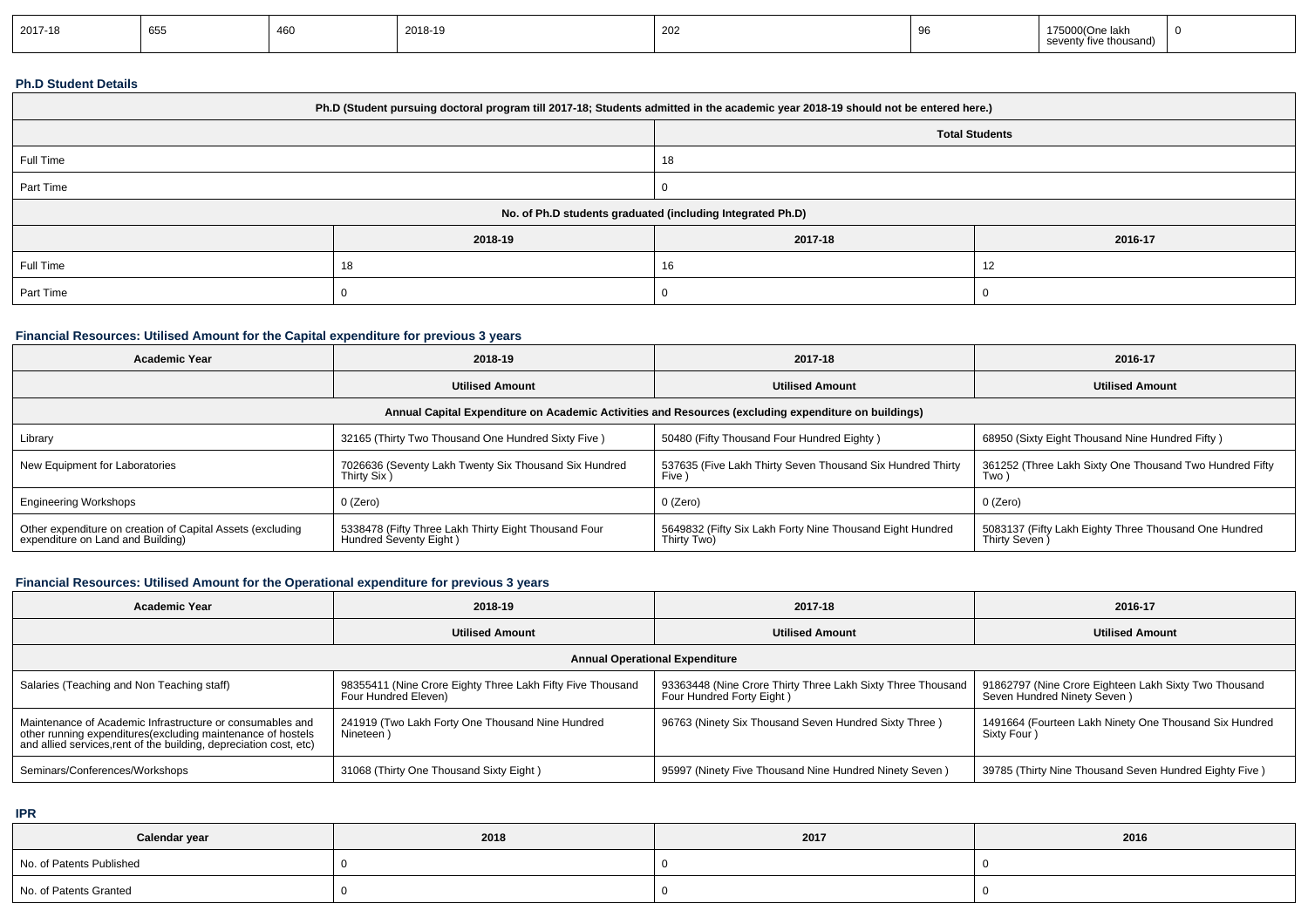## **Sponsored Research Details**

| <b>Financial Year</b>                    | 2018-19                                | 2017-18                        | 2016-17                        |
|------------------------------------------|----------------------------------------|--------------------------------|--------------------------------|
| Total no. of Sponsored Projects          |                                        |                                |                                |
| Total no. of Funding Agencies            |                                        |                                |                                |
| Total Amount Received (Amount in Rupees) | 3579000                                | 369000                         | 369000                         |
| Amount Received in Words                 | Thirty Five Lakh Seventy Nine Thousand | Three Lakh Sixty Nine Thousand | Three Lakh Sixty Nine Thousand |

## **Consultancy Project Details**

| <b>Financial Year</b>                    | 2018-19        | 2017-18 | 2016-17 |
|------------------------------------------|----------------|---------|---------|
| Total no. of Consultancy Projects        |                |         |         |
| Total no. of Client Organizations        |                |         |         |
| Total Amount Received (Amount in Rupees) | 40000          |         |         |
| Amount Received in Words                 | Forty Thousand | Zero    | Zero    |

## **Executive Development Program/Management Development Programs**

| <b>Financial Year</b>                       | 2018-19 | 2017-18 | 2016-17 |
|---------------------------------------------|---------|---------|---------|
| Total no. of Executive Development Programs |         |         |         |
| Total no. of Participants                   |         |         |         |
| Total Amount Received (Amount in Rupees)    |         |         |         |
| Total Annual Earnings in Words              | Zero    | Zero    | Zero    |

## **PCS Facilities: Facilities of physically challenged students**

| 1. Do your institution buildings have Lifts/Ramps?                                                                                                        | Yes, less than 40% of the buildings |
|-----------------------------------------------------------------------------------------------------------------------------------------------------------|-------------------------------------|
| 2. Do your institution have provision for walking aids, includingwheelchairs and transportation from one building to another for<br>handicapped students? | Yes                                 |
| 3. Do your institution buildings have specially designed toilets for handicapped students?                                                                | Yes, less than 40% of the buildings |

## **Awards Details**

|      | government agencies in the previous academic year 2018-19 |                             | 1. How many faculty member of your institution have received highly reputed national/international awards/recognition from central                      |           |                                          |                            |                              |                               |                              |  |  |
|------|-----------------------------------------------------------|-----------------------------|---------------------------------------------------------------------------------------------------------------------------------------------------------|-----------|------------------------------------------|----------------------------|------------------------------|-------------------------------|------------------------------|--|--|
| Srno | Name of the Faculty                                       | Name of the Award           | Name of the Central<br>Address of the<br>Agency giving award<br>government<br>agency/international<br>agencies from where<br>award has been<br>received |           | <b>Contact Email ID of</b><br>the Agency | Year of receiving<br>award | Email ID of the<br>faculty   | Contact no. of the<br>faculty | ls it<br>Fellowship?(Yes/No) |  |  |
|      | Ninu Nathu Zope                                           | Bharat Vidya Ratna<br>Award | <b>International Business</b><br>Council                                                                                                                | New Dilhi | ibc2985@gmail.com                        | 2018                       | ninuzope@rediffmail.c<br>om. | 9190496226                    | No                           |  |  |
| 2    | Dr Gajendra R Wani                                        | The Bharat Jyoti<br>Purskar | Best Citizen Publishing  <br>House                                                                                                                      | New Delhi | bestcitizenpublishingho<br>use@gmail.com | 2018                       | qajuwani03@qmail.co          | 9226826992                    | No                           |  |  |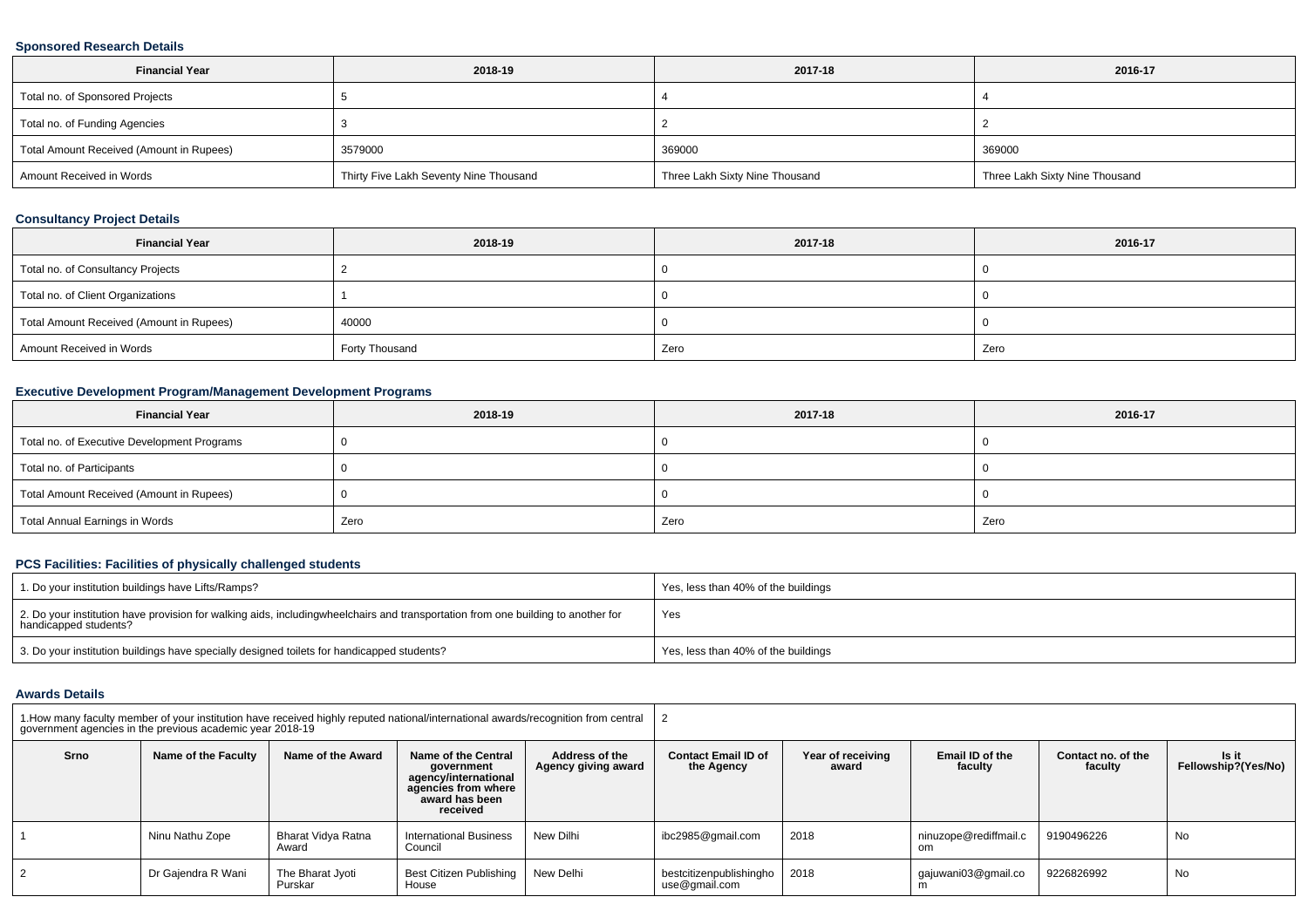|  | 2. How many students of your institution have won international awards in the previous academic year 2018-19 |  |
|--|--------------------------------------------------------------------------------------------------------------|--|
|--|--------------------------------------------------------------------------------------------------------------|--|

<sup>0</sup>

## **Faculty Details**

| Srno           | Name                            | Age | Designation            | Gender | Qualification | <b>Experience (In</b><br>Months) | <b>Is Associated</b><br><b>Last Year</b> | <b>Currently</b><br>working with<br>institution? | <b>Joining Date</b> | <b>Leaving Date</b> | <b>Association type</b> |
|----------------|---------------------------------|-----|------------------------|--------|---------------|----------------------------------|------------------------------------------|--------------------------------------------------|---------------------|---------------------|-------------------------|
| $\mathbf{1}$   | Dr Ajay D<br>Kshirsagar         | 34  | Assistant<br>Professor | Male   | Ph.D          | 48                               | Yes                                      | Yes                                              | 01-07-2017          |                     | Adhoc /<br>Contractual  |
| $\overline{2}$ | Dr Dattatraya M<br>Tekade       | 55  | Assistant<br>Professor | Male   | Ph.D          | 120                              | Yes                                      | Yes                                              | 28-07-2009          | $\overline{a}$      | Regular                 |
| 3              | Dr Jibhau Fula<br>Patil         | 54  | Associate<br>Professor | Male   | Ph.D          | 324                              | Yes                                      | Yes                                              | 20-08-1992          |                     | Regular                 |
| $\overline{4}$ | Dr Manoj J Jadhav               | 34  | Assistant<br>Professor | Male   | Ph.D          | 60                               | Yes                                      | Yes                                              | 01-12-2016          | ш.                  | Regular                 |
| 5              | Dr Prafull H Ingole             | 35  | Assistant<br>Professor | Male   | Ph.D          | 120                              | Yes                                      | Yes                                              | 26-08-2009          |                     | Regular                 |
| 6              | Dr Rajendra S<br>Nadekar        | 35  | Assistant<br>Professor | Male   | Ph.D          | 120                              | Yes                                      | Yes                                              | 26-08-2009          | Щ.                  | Regular                 |
| $\overline{7}$ | Dr Sachin D Yeole               | 34  | Assistant<br>Professor | Male   | Ph.D          | 60                               | Yes                                      | Yes                                              | 01-12-2016          | ш,                  | Regular                 |
| 8              | Dr Sushma<br>Vishvaratna Tayde  | 45  | Assistant<br>Professor | Female | Ph.D          | 72                               | Yes                                      | Yes                                              | 05-09-2018          | --                  | Adhoc/<br>Contractual   |
| 9              | Dr Yadav K<br>Chaudhari         | 57  | Associate<br>Professor | Male   | Ph.D          | 384                              | Yes                                      | Yes                                              | 24-06-1987          |                     | Regular                 |
| 10             | Prof Anil J Hiwale              | 36  | Assistant<br>Professor | Male   | <b>NET</b>    | 120                              | Yes                                      | Yes                                              | 26-08-2009          | ш,                  | Regular                 |
| 11             | Prof Bhagyashri S<br>Patil      | 25  | Assistant<br>Professor | Female | M.Sc.         | 12 <sup>°</sup>                  | Yes                                      | Yes                                              | 06-07-2018          | --                  | Adhoc/<br>Contractual   |
| 12             | Prof Dipak<br>Namdeo Patil      | 39  | Assistant<br>Professor | Male   | <b>SET</b>    | 192                              | Yes                                      | Yes                                              | 23-02-2008          |                     | Regular                 |
| 13             | Prof Harshal V<br>Patil         | 33  | Assistant<br>Professor | Male   | <b>MCA</b>    | 132                              | Yes                                      | Yes                                              | 15-06-2010          |                     | Regular                 |
| 14             | Prof Jayashri A<br>Chaudhari    | 26  | Assistant<br>Professor | Female | M.COM         | 24                               | Yes                                      | Yes                                              | 06-07-2017          |                     | Adhoc /<br>Contractual  |
| 15             | Prof Khushboo P<br><b>Bhole</b> | 24  | Assistant<br>Professor | Female | M.Sc.         | 12                               | Yes                                      | Yes                                              | 06-07-2018          |                     | Adhoc /<br>Contractual  |
| 16             | Prof Mohini A Patil             | 27  | Assistant<br>Professor | Female | M.Sc.         | 24                               | Yes                                      | Yes                                              | 02-07-2017          | ä.                  | Adhoc/<br>Contractual   |
| 17             | Prof P P Mahajan                | 34  | Assistant<br>Professor | Male   | <b>NET</b>    | 12                               | Yes                                      | Yes                                              | 02-07-2018          | --                  | Adhoc/<br>Contractual   |
| 18             | Prof Rajashri S<br>Deshmukh     | 47  | Assistant<br>Professor | Female | M.A           | 12                               | Yes                                      | Yes                                              | 02-07-2018          |                     | Adhoc/<br>Contractual   |
| 19             | Prof Sachin S<br>Sonar          | 31  | Assistant<br>Professor | Male   | M.Sc.         | 24                               | Yes                                      | Yes                                              | 02-07-2017          |                     | Adhoc /<br>Contractual  |
| 20             | Prof Sangita R<br><b>Bhirud</b> | 33  | Assistant<br>Professor | Female | <b>SET</b>    | 12                               | Yes                                      | Yes                                              | 02-07-2018          | $\overline{a}$      | Adhoc/<br>Contractual   |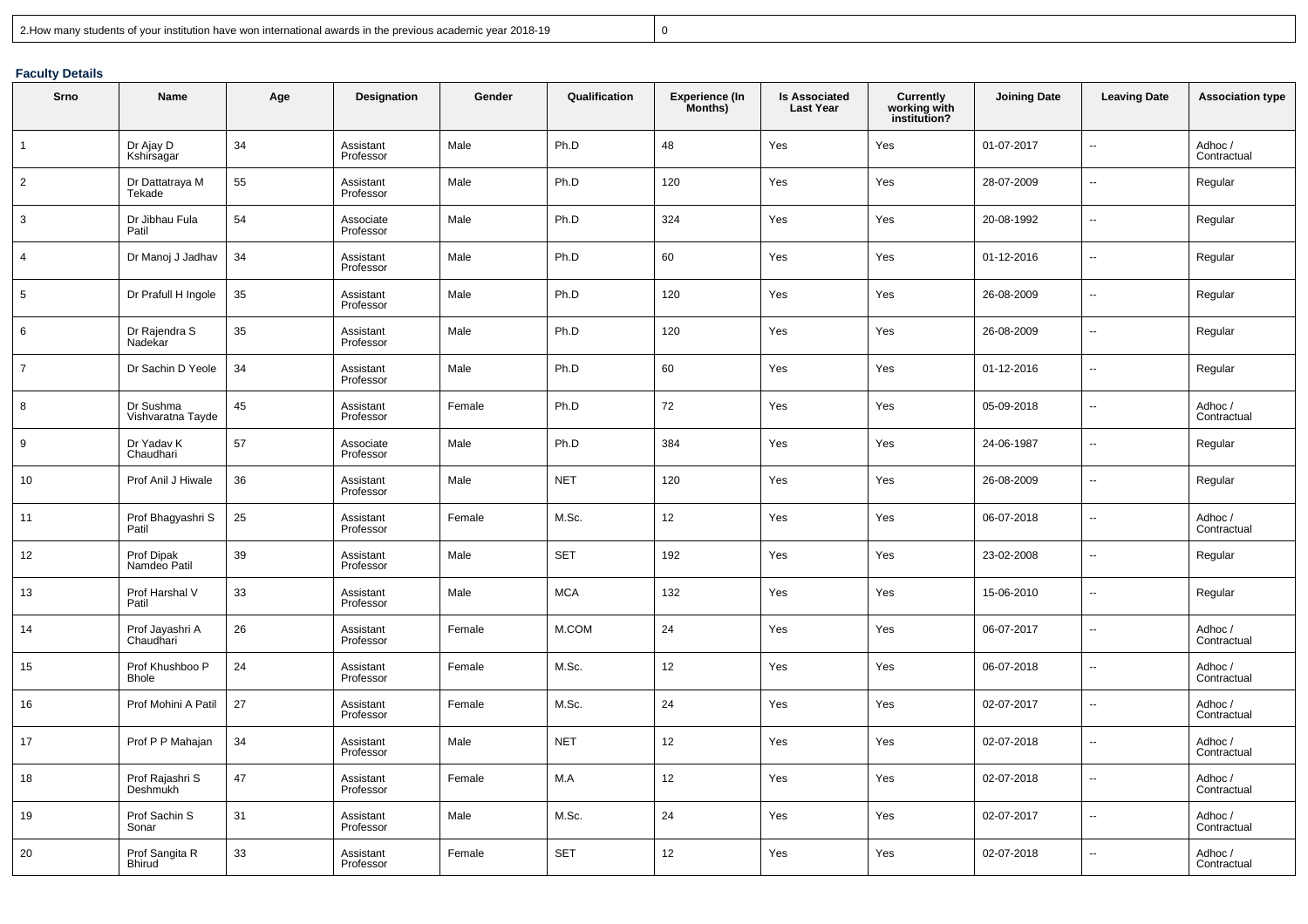| 21 | Prof SK Tauseef<br>Ah Ab Razzak | 33 | Assistant<br>Professor | Male   | M.Sc.      | 12  | Yes | Yes | 02-07-2018 | $\overline{\phantom{a}}$ | Adhoc /<br>Contractual |
|----|---------------------------------|----|------------------------|--------|------------|-----|-----|-----|------------|--------------------------|------------------------|
| 22 | Prof Snehal V<br>Kapse          | 27 | Assistant<br>Professor | Female | M.A        | 12  | Yes | Yes | 02-07-2018 | $\overline{\phantom{a}}$ | Adhoc /<br>Contractual |
| 23 | Prof Tejashri S<br>Zope         | 37 | Assistant<br>Professor | Female | M.Sc.      | 12  | Yes | Yes | 02-07-2018 | $\overline{\phantom{a}}$ | Adhoc /<br>Contractual |
| 24 | Prof Vilas A<br>Solunke         | 40 | Assistant<br>Professor | Male   | <b>NET</b> | 96  | Yes | Yes | 16-06-2015 | $\overline{\phantom{a}}$ | Regular                |
| 25 | Dr Anand V<br>Upadhyay          | 39 | Other                  | Male   | Ph.D       | 132 | No  | Yes | 27-02-2008 | $\overline{\phantom{a}}$ | Regular                |
| 26 | Dr Gajendra R<br>Wani           | 48 | Associate<br>Professor | Male   | Ph.D       | 288 | Yes | Yes | 21-08-1995 | $\overline{\phantom{a}}$ | Regular                |
| 27 | Dr Kiran A Warke                | 43 | Assistant<br>Professor | Male   | Ph.D       | 96  | Yes | Yes | 15-06-2011 | $\overline{\phantom{a}}$ | Regular                |
| 28 | Dr N E Bhangale                 | 56 | Associate<br>Professor | Male   | Ph.D       | 168 | Yes | Yes | 27-10-2005 | $\overline{\phantom{a}}$ | Regular                |
| 29 | Dr Pravin K Patil               | 57 | Assistant<br>Professor | Male   | Ph.D       | 108 | Yes | Yes | 25-11-2005 | $\overline{\phantom{a}}$ | Regular                |
| 30 | Dr Rekha P<br>Gajare            | 59 | Associate<br>Professor | Female | Ph.D       | 276 | Yes | Yes | 18-10-1996 | $\overline{\phantom{a}}$ | Regular                |
| 31 | Dr Subhash P<br>Zanke           | 47 | Assistant<br>Professor | Male   | Ph.D       | 288 | Yes | Yes | 11-09-1995 | $\overline{\phantom{a}}$ | Regular                |
| 32 | Dr Vidya A Patil                | 49 | Assistant<br>Professor | Female | Ph.D       | 312 | Yes | Yes | 27-08-1993 | $\overline{\phantom{a}}$ | Regular                |
| 33 | Prof Swati S<br>Shelke          | 35 | Assistant<br>Professor | Female | <b>MCA</b> | 12  | Yes | Yes | 02-07-2018 | $\overline{\phantom{a}}$ | Adhoc /<br>Contractual |
| 34 | Prof Ashish P<br>Nawghare       | 38 | Assistant<br>Professor | Male   | <b>NET</b> | 120 | Yes | Yes | 28-10-2009 | $\overline{\phantom{a}}$ | Regular                |
| 35 | Prof C H Sarode                 | 36 | Assistant<br>Professor | Male   | <b>SET</b> | 12  | Yes | Yes | 02-07-2018 | $\overline{\phantom{a}}$ | Adhoc /<br>Contractual |
| 36 | Prof Eknath Gopal<br>Nehate     | 54 | Associate<br>Professor | Male   | M.Sc.      | 372 | Yes | Yes | 25-08-1988 | $\overline{\phantom{a}}$ | Regular                |
| 37 | Prof J P Adokar                 | 42 | Assistant<br>Professor | Male   | M.A        | 12  | Yes | Yes | 02-07-2018 | $\overline{\phantom{a}}$ | Adhoc /<br>Contractual |
| 38 | prof Kajal<br>Kashinath Warake  | 23 | Assistant<br>Professor | Female | M.Sc.      | 12  | Yes | Yes | 01-07-2018 | --                       | Adhoc /<br>Contractual |
| 39 | Prof Lubdha M<br>Bendale        | 25 | Assistant<br>Professor | Female | M.Sc.      | 36  | Yes | Yes | 01-07-2016 | $\overline{\phantom{a}}$ | Adhoc /<br>Contractual |
| 40 | Prof Nilima S Patil             | 43 | Assistant<br>Professor | Female | M.Sc.      | 12  | Yes | Yes | 02-07-2018 | $\sim$                   | Adhoc /<br>Contractual |
| 41 | Prof Pooja Aniket<br>Rathi      | 29 | Assistant<br>Professor | Female | <b>MCA</b> | 24  | Yes | Yes | 13-07-2017 | $\sim$                   | Adhoc /<br>Contractual |
| 42 | Prof Riya A<br>Agrawal          | 25 | Assistant<br>Professor | Female | M.Sc.      | 12  | Yes | Yes | 01-08-2018 | $\sim$                   | Adhoc /<br>Contractual |
| 43 | Prof Sahebrao<br>Kisan Rathod   | 40 | Assistant<br>Professor | Male   | M. Phil    | 120 | Yes | Yes | 26-08-2009 | $\overline{\phantom{a}}$ | Regular                |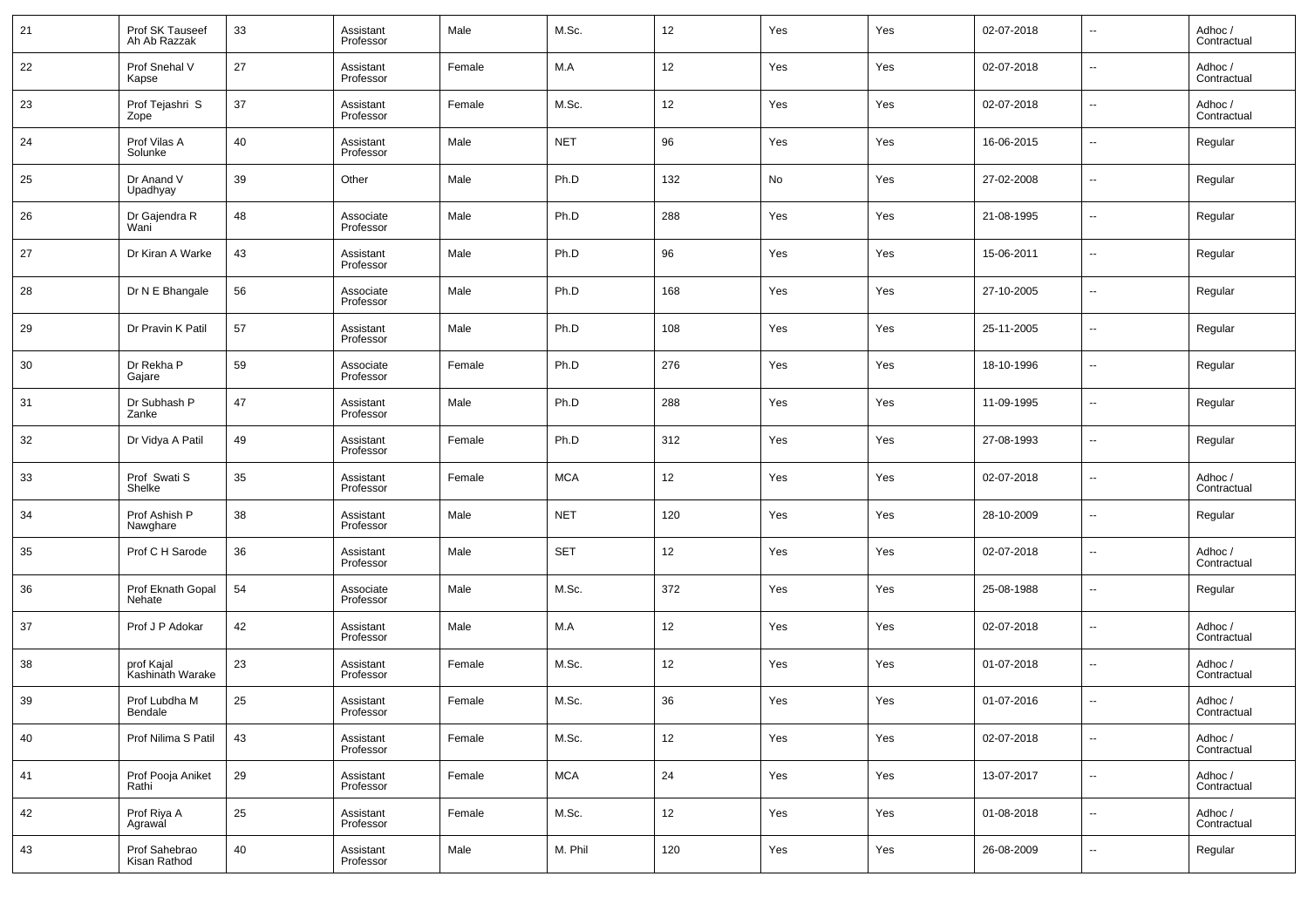| 44 | Prof Sayali<br>Prakash<br>Bharambe | 24 | Assistant<br>Professor                              | Female | M.Sc.                   | 12     | Yes | Yes | 01-07-2018 | --                       | Adhoc /<br>Contractual |
|----|------------------------------------|----|-----------------------------------------------------|--------|-------------------------|--------|-----|-----|------------|--------------------------|------------------------|
| 45 | Prof Snehal Sunil<br>Bharambe      | 23 | Assistant<br>Professor                              | Female | M.Sc.                   | 12     | Yes | Yes | 01-07-2018 | н.                       | Adhoc /<br>Contractual |
| 46 | Prof Swati S<br>Warake             | 25 | Assistant<br>Professor                              | Female | M.Sc.                   | 12     | Yes | Yes | 02-07-2018 | $\overline{\phantom{a}}$ | Adhoc /<br>Contractual |
| 47 | Prof Varsha G<br>Patil             | 31 | Assistant<br>Professor                              | Female | M.COM                   | 12     | Yes | Yes | 02-07-2018 | н.                       | Adhoc /<br>Contractual |
| 48 | Prof Vinod G<br>Kochure            | 58 | Associate<br>Professor                              | Male   | <b>SET</b>              | 348    | Yes | Yes | 04-08-1990 | ш,                       | Regular                |
| 49 | Dr Akoshgir D<br>Goswami           | 55 | Associate<br>Professor                              | Male   | Ph.D                    | 348    | Yes | Yes | 01-08-1990 | ш,                       | Regular                |
| 50 | Dr Deepak K<br>Hiwarale            | 56 | Associate<br>Professor                              | Male   | Ph.D                    | 348    | Yes | Yes | 14-08-1990 | ш,                       | Regular                |
| 51 | Dr Khivaiyya K<br>Ahire            | 53 | Professor                                           | Male   | Ph.D                    | 336    | Yes | Yes | 01-08-1991 | ш,                       | Regular                |
| 52 | Dr Minakshi V<br>Waykole           | 58 | Dean / Principal /<br>Director / Vice<br>Chancellor | Female | Ph.D                    | 180    | Yes | Yes | 12-08-2004 | $\overline{a}$           | Regular                |
| 53 | Dr Pramod A Ahire                  | 49 | Assistant<br>Professor                              | Male   | Ph.D                    | 288    | Yes | Yes | 21-08-1995 | --                       | Regular                |
| 54 | Dr Rashmi<br>Sharma                | 50 | Assistant<br>Professor                              | Female | Ph.D                    | 108    | Yes | Yes | 23-06-2011 | --                       | Regular                |
| 55 | Dr Smita Sanjay<br>Chaudhari       | 50 | Assistant<br>Professor                              | Female | Ph.D                    | 312    | Yes | Yes | 05-08-1993 | --                       | Regular                |
| 56 | Dr Umesh A<br>Fegade               | 34 | Assistant<br>Professor                              | Male   | Ph.D                    | 120    | Yes | Yes | 13-07-2017 | --                       | Regular                |
| 57 | Prof Kundan A<br>Tawade            | 28 | Assistant<br>Professor                              | Male   | M.A                     | 12     | Yes | Yes | 02-07-2018 | --                       | Adhoc /<br>Contractual |
| 58 | Prof Archana P<br>Bhalerao         | 36 | Assistant<br>Professor                              | Female | <b>MCA</b>              | 120    | Yes | Yes | 01-08-2009 | --                       | Adhoc /<br>Contractual |
| 59 | Prof Bhushan M<br>Chaudhari        | 32 | Assistant<br>Professor                              | Male   | <b>SET</b>              | 72     | Yes | Yes | 17-07-2013 | ш,                       | Regular                |
| 60 | Prof Dipali M<br><b>Bharambe</b>   | 25 | Assistant<br>Professor                              | Female | M.Sc.(Microbiolog<br>y) | 12     | Yes | Yes | 02-07-2018 | --                       | Adhoc /<br>Contractual |
| 61 | Prof Hemalata J<br>Patil           | 25 | Assistant<br>Professor                              | Female | M.Sc.                   | 12     | Yes | Yes | 02-07-2018 | --                       | Adhoc /<br>Contractual |
| 62 | Prof Jyoti P Jangle                | 32 | Assistant<br>Professor                              | Female | M.Sc.                   | $12\,$ | Yes | Yes | 02-07-2018 | ш,                       | Adhoc /<br>Contractual |
| 63 | Prof Leena B Patil                 | 24 | Assistant<br>Professor                              | Female | M.Sc.                   | 12     | Yes | No  | 02-07-2018 | 30-06-2019               | Adhoc /<br>Contractual |
| 64 | Prof N N Zope                      | 41 | Assistant<br>Professor                              | Male   | M.A                     | 12     | Yes | Yes | 02-07-2018 | ш,                       | Adhoc /<br>Contractual |
| 65 | Prof P V Patil                     | 39 | Assistant<br>Professor                              | Male   | M.A                     | 12     | Yes | Yes | 02-07-2018 | Щ,                       | Adhoc /<br>Contractual |
| 66 | Prof Ravindra R<br>Patil           | 55 | Associate<br>Professor                              | Male   | M. Phil                 | 384    | Yes | Yes | 31-07-1987 | --                       | Regular                |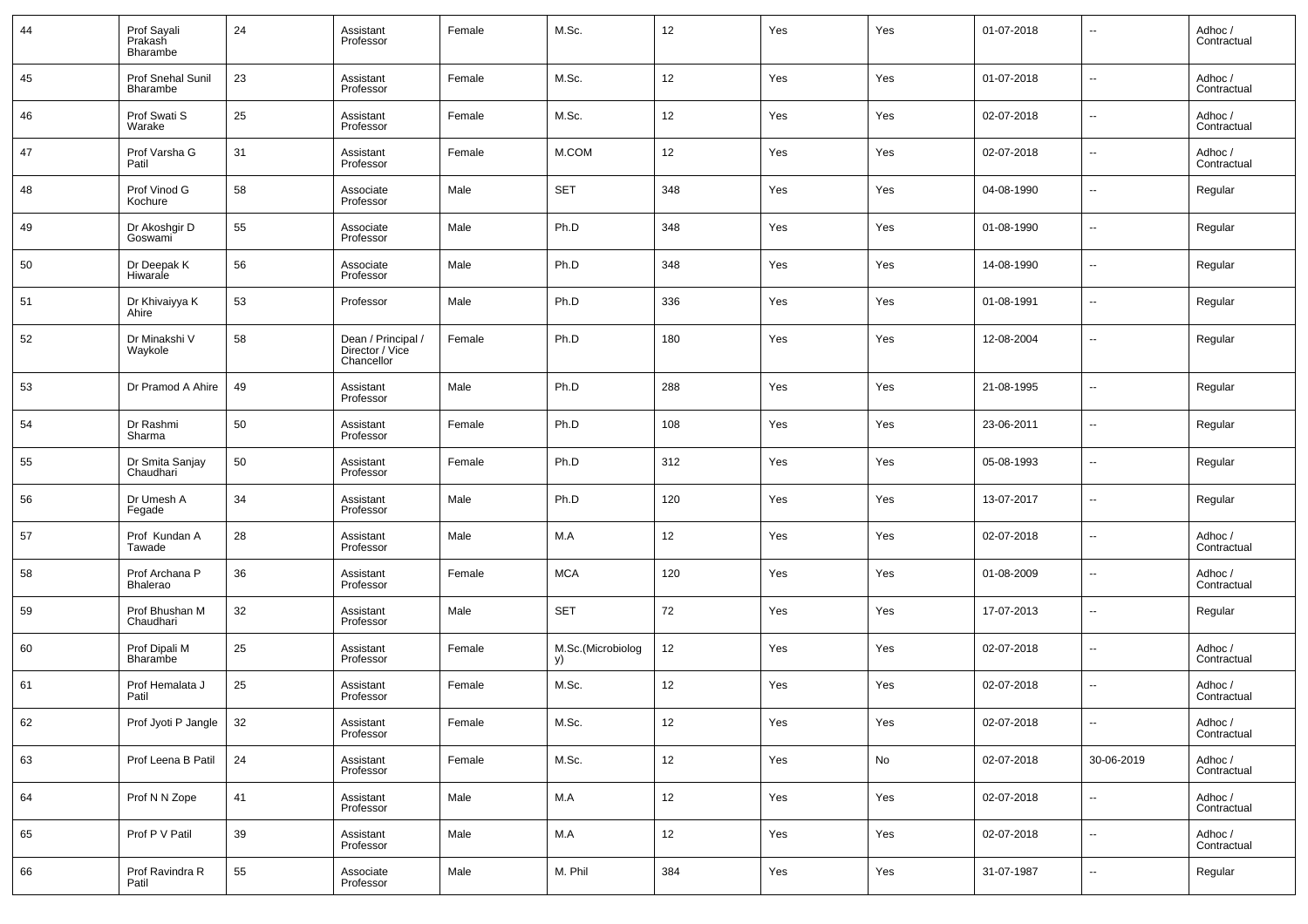| 67 | Prof Sachin<br>Suresh Kolate | 38 | Assistant<br>Professor | Male   | Ph.D       | 80  | Yes | Yes | 01-07-2014 | $\overline{\phantom{a}}$ | Adhoc /<br>Contractual |
|----|------------------------------|----|------------------------|--------|------------|-----|-----|-----|------------|--------------------------|------------------------|
| 68 | Prof Sanjeevani v<br>Wagh    | 26 | Assistant<br>Professor | Female | M.Sc.      | 24  | Yes | Yes | 13-07-2017 | $\overline{\phantom{a}}$ | Adhoc /<br>Contractual |
| 69 | Prof Smita N<br>Bendale      | 30 | Assistant<br>Professor | Female | <b>SET</b> | 72  | Yes | Yes | 17-07-2013 | $\overline{\phantom{a}}$ | Regular                |
| 70 | Prof Sudhir N<br>Nehate      | 58 | Associate<br>Professor | Male   | M. Phil    | 408 | Yes | Yes | 19-02-1985 | $\overline{\phantom{a}}$ | Regular                |
| 71 | Prof Vaishali Arun<br>Patil  | 26 | Assistant<br>Professor | Female | M.Sc.      | 60  | Yes | Yes | 01-07-2015 | $\overline{\phantom{a}}$ | Adhoc /<br>Contractual |
| 72 | Prof Vilas<br>Dhondulal Jain | 54 | Associate<br>Professor | Male   | M.Sc.      | 372 | Yes | Yes | 23-11-1988 | $\overline{\phantom{a}}$ | Regular                |
| 73 | Dr Bhojaraj H<br>Barhate     | 52 | Other                  | Male   | Ph.D       | 288 | Yes | Yes | 01-09-1995 | $\overline{\phantom{a}}$ | Regular                |
| 74 | Dr Gouri M Patil             | 44 | Assistant<br>Professor | Female | Ph.D       | 120 | Yes | Yes | 26-08-2009 | $\overline{\phantom{a}}$ | Regular                |
| 75 | Dr Mamataben C<br>Patil      | 37 | Assistant<br>Professor | Female | Ph.D       | 96  | Yes | Yes | 16-06-2011 | $\overline{\phantom{a}}$ | Regular                |
| 76 | Dr Narendra S<br>Patil       | 54 | Associate<br>Professor | Male   | Ph.D       | 324 | Yes | Yes | 21-07-1992 | $\overline{\phantom{a}}$ | Regular                |
| 77 | Dr Raghava Das<br>Gorle      | 58 | Assistant<br>Professor | Male   | Ph.D       | 336 | Yes | Yes | 11-02-1991 | $\overline{\phantom{a}}$ | Regular                |
| 78 | Dr Rupali D<br>Chaudhari     | 38 | Assistant<br>Professor | Female | Ph.D       | 72  | Yes | Yes | 17-07-2013 | $\overline{\phantom{a}}$ | Regular                |
| 79 | Dr Sunil Vasant<br>patil     | 54 | Associate<br>Professor | Male   | Ph.D       | 384 | Yes | Yes | 23-08-1988 | $\overline{\phantom{a}}$ | Regular                |
| 80 | Dr Vilas N Mahire            | 29 | Assistant<br>Professor | Male   | Ph.D       | 60  | Yes | Yes | 01-12-2016 | $\overline{\phantom{a}}$ | Regular                |
| 81 | Prof A B Tayade              | 43 | Assistant<br>Professor | Male   | M.A        | 12  | Yes | Yes | 02-07-2018 | $\overline{\phantom{a}}$ | Adhoc /<br>Contractual |
| 82 | Prof Ashok Hari<br>Patil     | 57 | Associate<br>Professor | Male   | M. Phil    | 384 | Yes | Yes | 10-10-1987 | $\overline{\phantom{a}}$ | Regular                |
| 83 | Prof D N Borikar             | 30 | Assistant<br>Professor | Male   | M.Sc.      | 12  | Yes | Yes | 02-07-2018 | $\overline{\phantom{a}}$ | Adhoc /<br>Contractual |
| 84 | Prof H P<br>Sawakare         | 27 | Assistant<br>Professor | Male   | M.COM      | 24  | Yes | Yes | 06-07-2017 | $\overline{\phantom{a}}$ | Adhoc /<br>Contractual |
| 85 | Prof Jagruti D<br>Nehete     | 29 | Assistant<br>Professor | Female | M.Sc.      | 12  | Yes | Yes | 02-07-2018 | $\overline{\phantom{a}}$ | Adhoc /<br>Contractual |
| 86 | Prof Kalyansingh<br>P Patil  | 50 | Assistant<br>Professor | Male   | M. Phil    | 120 | Yes | Yes | 01-07-2009 | $\overline{\phantom{a}}$ | Regular                |
| 87 | Prof Minal H<br>Waykole      | 23 | Assistant<br>Professor | Female | <b>MCA</b> | 12  | Yes | Yes | 02-07-2018 | $\overline{\phantom{a}}$ | Adhoc /<br>Contractual |
| 88 | Prof P G Jadhav              | 34 | Assistant<br>Professor | Male   | <b>SET</b> | 14  | Yes | Yes | 02-07-2018 | $\overline{\phantom{a}}$ | Adhoc /<br>Contractual |
| 89 | prof Priyanka Y<br>Warake    | 27 | Assistant<br>Professor | Female | M.COM      | 24  | Yes | Yes | 01-07-2017 | $\overline{\phantom{a}}$ | Adhoc /<br>Contractual |